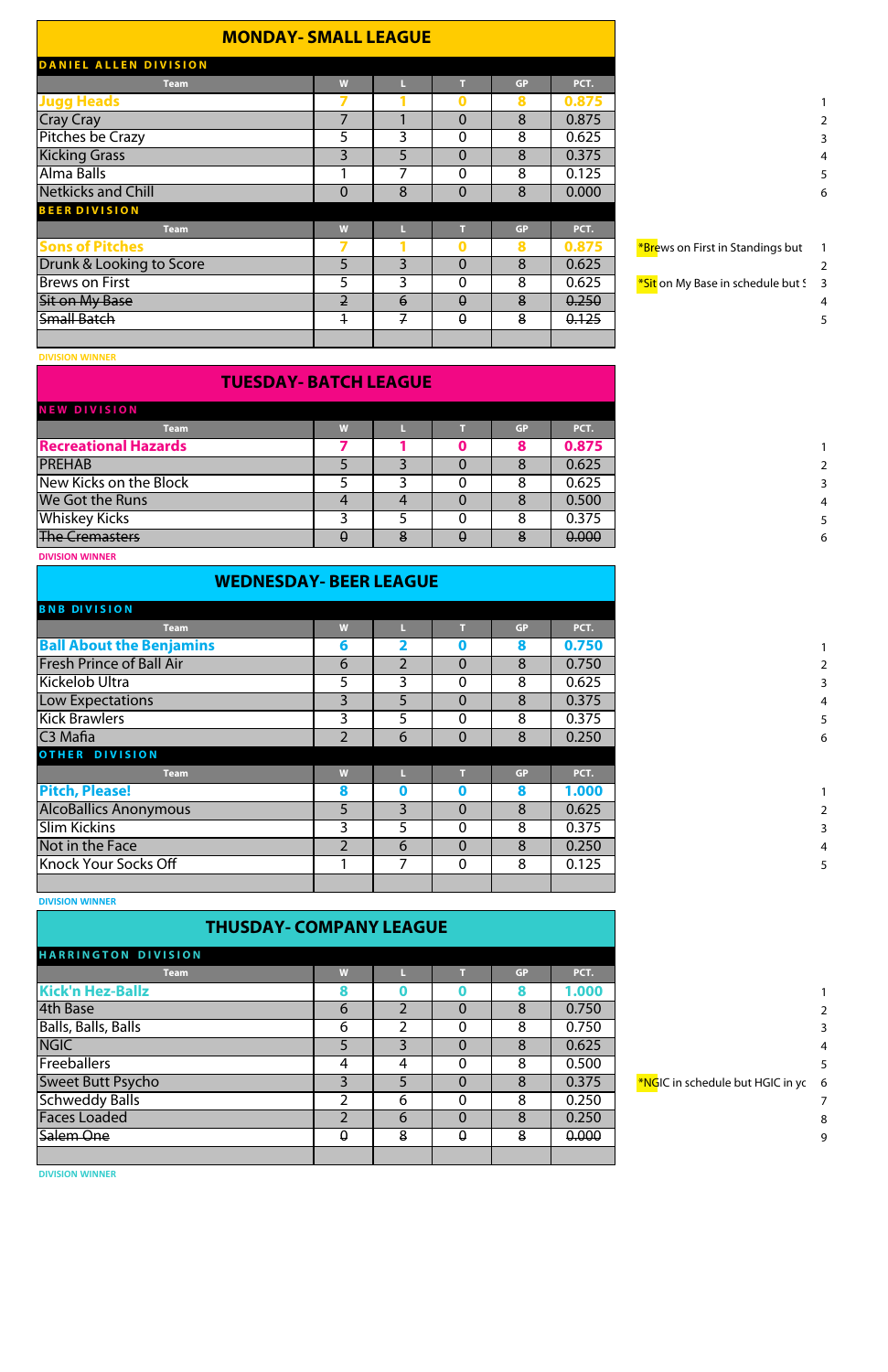|                                          |             |             |                | <b>MONDAY- SMALL LEAGUE</b>         |                |                                     |                 |
|------------------------------------------|-------------|-------------|----------------|-------------------------------------|----------------|-------------------------------------|-----------------|
|                                          | <b>DATE</b> | <b>TIME</b> | <b>FIELD</b>   | <b>TEAM</b>                         | <b>SCORE</b>   | <b>TEAM</b>                         | <b>SCORE</b>    |
| AC                                       |             | 6:45        | 1              | <b>Small Batch</b>                  | 19             | <b>Sit on My Base</b>               | 4               |
| $\overline{DN}$                          |             | 6:45        | $\overline{2}$ | <b>Cray Cray</b>                    | 3              | <b>Pitches be Crazy</b>             |                 |
| AC                                       |             | 7:45        | $\overline{1}$ | <b>Sons of Pitches</b>              | 10             | <b>Small Batch</b>                  | $\overline{2}$  |
| $\overline{\mathsf{DN}}$                 | $12$ -Aug   | 7:45        | $\overline{2}$ | <b>Brews on First</b>               | $\overline{2}$ | <b>Drunk &amp; Looking to Score</b> | 12              |
| AC                                       |             | 8:45        | 1              | <b>Netkicks and Chill</b>           | $\mathbf{1}$   | <b>Jugg Heads</b>                   | 19              |
| $\overline{\mathsf{DN}}$                 |             | 8:45        | $\overline{2}$ | Alma Balls                          | 0              | <b>Kicking Grass</b>                | 1               |
| $\overline{DB}$                          |             | 6:45        | $\mathbf{1}$   | <b>Sit on My Base</b>               | $\mathbf 0$    |                                     |                 |
| $\overline{BZ}$                          |             | 6:45        | $\overline{2}$ |                                     | K0             | <b>Pitches be Crazy</b>             | $\mathbf 0$     |
| $\overline{DB}$                          | 7-Oct       | 7:45        | $\mathbf{1}$   | Brews on First                      |                | <b>Netkicks and Chill</b>           | 1               |
| $\overline{BZ}$                          |             | 7:45        | $\overline{2}$ | tches be Crazy                      |                | <b>Alma Balls</b>                   | $\overline{2}$  |
| $\overline{DB}$                          |             | 8:45        | $\mathbf{1}$   | <b><u> Kicking Gras</u></b>         |                | <b>Netkicks and Chill</b>           | $\mathbf 0$     |
| $\overline{BZ}$                          |             | 8:45        | $\overline{2}$ | Drunk & Looking to Score            | $\overline{3}$ |                                     |                 |
| AC                                       |             | 6:45        | $\mathbf{1}$   | <b>Jugg Heads</b>                   | 9              | <b>Kicking Grass</b>                | 1               |
|                                          |             | 6:45        | $\overline{2}$ | Alma Balls                          | 0              | <b>Cray Cray</b>                    | 1               |
| $\frac{\overline{\text{DN}}}{\text{AC}}$ | 26-Aug      | 7:45        | $\overline{1}$ | <b>Netkicks and Chill</b>           | 3              | <b>Pitches be Crazy</b>             | 18              |
| $\overline{\mathsf{DN}}$                 |             | 7:45        | $\overline{2}$ | Sit on My Base                      | 0              | <b>Sons of Pitches</b>              | 1               |
| AC                                       |             | 8:45        | 1              | <b>Drunk &amp; Looking to Score</b> | 1              | Sit on My Base                      | $\pmb{0}$       |
| $\frac{DN}{BZ}$                          |             | 8:45        | $\overline{2}$ | <b>Small Batch</b>                  | $\overline{0}$ | <b>Brews on First</b>               | 1               |
|                                          |             | 6:45        | $\mathbf{1}$   | itches be Crazy                     |                | <b>Small Batch</b>                  | $\overline{0}$  |
| $\overline{DR}$                          |             | 6:45        | $\overline{2}$ | <b>Alma Balls</b>                   | $\overline{0}$ | Sit on My Ba                        |                 |
| $\overline{BZ}$                          |             | 7:45        | $\overline{1}$ |                                     |                | <b>Small Batch</b>                  | $\mathbf 0$     |
| $\overline{DR}$                          | 9-Sep       | 7:45        | $\overline{2}$ | <b>Netkicks and Chill</b>           | $\mathbf{1}$   | <b>Drunk &amp; Looking to Score</b> |                 |
| $\overline{BZ}$                          |             | 8:45        | $\mathbf{1}$   | <b>Kicking Grass</b>                | $\mathbf 0$    | <b>Brews on First</b>               |                 |
| $\overline{DR}$                          |             | 8:45        | $\overline{2}$ | Cray Cray                           |                | <b>Sons of Pitches</b>              | $\overline{4}$  |
| $\overline{DB}$                          |             | 6:45        | $\mathbf{1}$   | <b>Sons of Pitches</b>              | 13             | Drunk & Looking to Score            | 1               |
| $\overline{BZ}$                          |             | 6:45        | $\overline{2}$ | Pitches be Crazy                    | $\overline{2}$ | <b>Jugg Heads</b>                   | $\overline{17}$ |
| $\overline{BZ}$                          | 16-Sep      | 7:45        | $\overline{1}$ | Sit on My Base                      | $\overline{0}$ | <b>Brews on First</b>               | 1               |
| $\overline{DB}$                          |             | 7:45        | $\overline{2}$ | <b>Jugg Heads</b>                   | 15             | Alma Balls                          | $\overline{0}$  |
| $\overline{BZ}$                          |             | 8:45        | 1              | <b>Kicking Grass</b>                | $\overline{3}$ | <b>Cray Cray</b>                    | 5               |
| $\overline{DB}$                          |             | 8:45        | $\overline{2}$ | <b>Netkicks and Chill</b>           | $\overline{3}$ | <b>Alma Balls</b>                   | $6\phantom{a}$  |
| $\overline{A}$                           |             | 6:45        | $\mathbf{1}$   | <b>Sit on My Base</b>               |                | <b>Netkicks and Chill</b>           | $\overline{4}$  |
| $\overline{BZ}$                          |             | 6:45        | $\overline{2}$ | Drunk & Looking to Score            | כו             | <b>Kicking Grass</b>                | $\overline{3}$  |
| AC                                       | 23-Sep      | 7:45        | $\mathbf{1}$   | Drunk & Looking to Score            | $\overline{7}$ | Cray Cray                           |                 |
| $\overline{BZ}$                          |             | 7:45        | $\overline{2}$ | <b>Kicking Grass</b>                | $\overline{3}$ | <b>Sons of Pitche</b>               | 10              |
| AC                                       |             | 8:45        | $\mathbf{1}$   | <b>Brews on First</b>               | $\mathbf{1}$   | <b>Pitches be Crazy</b>             |                 |
| $\overline{BZ}$                          |             | 8:45        | $\overline{2}$ | ions of Pitches                     |                | <b>Jugg Heads</b>                   | 5               |
| $\overline{\mathsf{DN}}$                 |             | 6:45        | 1              | <b>Jugg Heads</b>                   | 12             | Cray Cray                           | 4               |
| $\overline{BZ}$                          |             | 6:45        | $\overline{2}$ | <b>Brews on First</b>               | 1              | <b>Sons of Pitches</b>              | 16              |
| $\overline{\mathsf{DN}}$                 |             | 7:45        | 1              | <b>Cray Cray</b>                    | 5              | <b>Netkicks and Chill</b>           | $\mathbf{1}$    |
| BZ                                       | 30-Sep      | 7:45        | $\overline{2}$ | <b>Brews on First</b>               | 9              | Alma Balls                          | $\overline{7}$  |
| $\overline{\mathsf{DN}}$                 |             | 8:45        | 1              | Alma Balls                          | 4              | <b>Drunk &amp; Looking to Score</b> | 14              |
| $\overline{BZ}$                          |             | 8:45        | $\overline{2}$ | <b>Pitches be Crazy</b>             | 1              | <b>Sit on My Base</b>               | $\overline{0}$  |
|                                          |             |             |                | <b>Small Batch</b>                  | $\pmb{0}$      | <b>Kicking Grass</b>                | 1               |
|                                          |             |             |                |                                     |                |                                     |                 |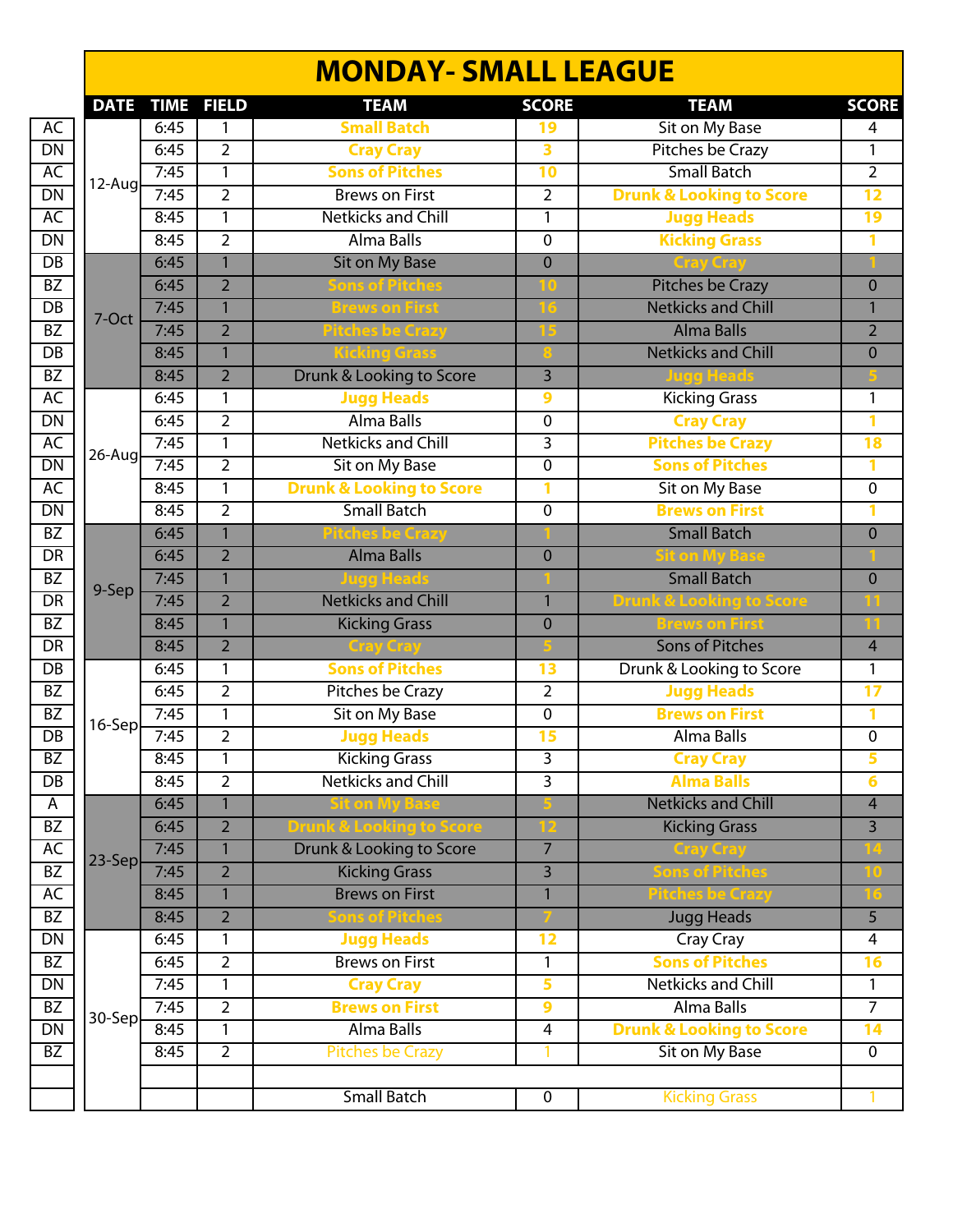|                 |             |             |                | <b>TUESDAY- BATCH LEAGUE</b>  |                         |                               |                |
|-----------------|-------------|-------------|----------------|-------------------------------|-------------------------|-------------------------------|----------------|
|                 | <b>DATE</b> | <b>TIME</b> | <b>FIELD</b>   | <b>TEAM</b>                   | <b>SCORE</b>            | <b>TEAM</b>                   | <b>SCORE</b>   |
| BZ              |             | 6:45        | 1              | <b>New Kicks on the Block</b> | 7                       | <b>Recreational Hazards</b>   | $\overline{2}$ |
| AC              |             | 6:45        | $\overline{2}$ | <b>We Got the Runs</b>        | 1                       | The Cremasters                | 0              |
| $\overline{BZ}$ | $13 - Aug$  | 7:45        | 1              | <b>PREHAB</b>                 | $\overline{3}$          | <b>Recreational Hazards</b>   | 6              |
| $\overline{AC}$ |             | 7:45        | $\overline{2}$ | <b>Whiskey Kicks</b>          | 1                       | <b>The Cremasters</b>         | 0              |
|                 |             | 8:45        | $\mathbf{1}$   |                               |                         |                               |                |
|                 |             | 8:45        | $\overline{2}$ |                               |                         |                               |                |
| AC              |             | 6:45        | $\mathbf{1}$   | <b>New Kicks on the Block</b> | 5                       | <b>Whiskey Kicks</b>          | 3              |
| $\overline{BZ}$ |             | 6:45        | $\overline{2}$ | <b>The Cremasters</b>         | $\overline{3}$          | <b>PREHAB</b>                 | $6\phantom{1}$ |
| <b>AC</b>       | 20-Aug      | 7:45        | $\mathbf{1}$   | <b>Recreational Hazards</b>   | 8                       | <b>Whiskey Kicks</b>          | $\overline{4}$ |
| BZ              |             | 7:45        | $\overline{2}$ | We Got the Runs               | $\overline{3}$          | <b>New Kicks on the Block</b> | $\overline{7}$ |
| AC              |             | 8:45        | $\overline{1}$ |                               |                         |                               |                |
| $\overline{BZ}$ |             | 8:45        | $\overline{2}$ |                               |                         |                               |                |
| <b>BZ</b>       |             | 6:45        | 1              | <b>PREHAB</b>                 | 10                      | <b>Whiskey Kicks</b>          | 9              |
| $\overline{DR}$ |             | 6:45        | $\overline{2}$ | <b>Recreational Hazards</b>   | $\overline{\mathbf{2}}$ | We Got the Runs               | 0              |
| BZ              |             | 7:45        | $\mathbf{1}$   | <b>PREHAB</b>                 | 6                       | We Got the Runs               | $\overline{3}$ |
| DR              | 27-Aug      | 7:45        | $\overline{2}$ | <b>The Cremasters</b>         | $\mathbf{0}$            | <b>New Kicks on the Block</b> | 1              |
|                 |             | 8:45        | $\mathbf{1}$   |                               |                         |                               |                |
|                 |             | 8:45        | $\overline{2}$ |                               |                         |                               |                |
| AC              |             | 6:45        | $\overline{1}$ | <b>The Cremasters</b>         | $\mathbf{0}$            | <b>Recreational Hazards</b>   | $\mathbf{1}$   |
|                 |             | 6:45        | $\overline{2}$ |                               |                         |                               |                |
| AC              |             | 7:45        | $\mathbf{1}$   | New Kicks on the Block        | $\overline{7}$          | <b>PREHAB</b>                 | 10             |
|                 | 3-Sep       | 7:45        | $\overline{2}$ |                               |                         |                               |                |
| <b>AC</b>       |             | 8:45        | $\overline{1}$ | <b>Whiskey Kicks</b>          | $\overline{7}$          | <b>We Got the Runs</b>        | 10             |
|                 |             | 8:45        | $\overline{2}$ |                               |                         |                               |                |
| <b>DR</b>       |             | 6:45        | 1              | New Kicks on the Block        | 4                       | <b>Whiskey Kicks</b>          | $\overline{ }$ |
|                 |             | 6:45        | $\overline{2}$ |                               |                         |                               |                |
| <b>DR</b>       |             | 7:45        | 1              | <b>We Got the Runs</b>        | 1                       | <b>The Cremasters</b>         | $\mathbf 0$    |
|                 | 10-Sep      | 7:45        | $\overline{2}$ |                               |                         |                               |                |
| DR              |             | 8:45        | 1              | PREHAB                        | 3                       | <b>Recreational Hazards</b>   | 8              |
|                 |             | 8:45        | $\overline{2}$ |                               |                         |                               |                |
| DN              |             | 6:45        | $\mathbf{1}$   | <b>We Got the Runs</b>        | 5 <sup>1</sup>          | New Kicks on the Block        | $\overline{4}$ |
|                 |             | 6:45        | $\overline{2}$ |                               |                         |                               |                |
| <b>DN</b>       |             | 7:45        | $\mathbf{1}$   | <b>Recreational Hazards</b>   | 9 <sup>°</sup>          | <b>Whiskey Kicks</b>          | 6              |
|                 | 17-Sep      | 7:45        | $\overline{2}$ |                               |                         |                               |                |
| DN              |             | 8:45        | $\mathbf{1}$   | <b>The Cremasters</b>         | $\overline{0}$          | <b>PREHAB</b>                 | $\mathbf{1}$   |
|                 |             | 8:45        | $\overline{2}$ |                               |                         |                               |                |
| DB              |             | 6:45        | 1              | <b>Recreational Hazards</b>   | 8                       | We Got the Runs               | $\mathbf 0$    |
|                 |             | 6:45        | $\overline{2}$ |                               |                         |                               |                |
| DB              |             | 7:45        | $\mathbf{1}$   | PREHAB                        | $\overline{3}$          | <b>Whiskey Kicks</b>          | 13             |
|                 | 24-Sep      | 7:45        | $\overline{2}$ |                               |                         |                               |                |
| DB              |             | 8:45        | $\mathbf{1}$   | <b>The Cremasters</b>         | $\mathbf 0$             | <b>New Kicks on the Block</b> | $\mathbf{1}$   |
|                 |             | 8:45        | $\overline{2}$ |                               |                         |                               |                |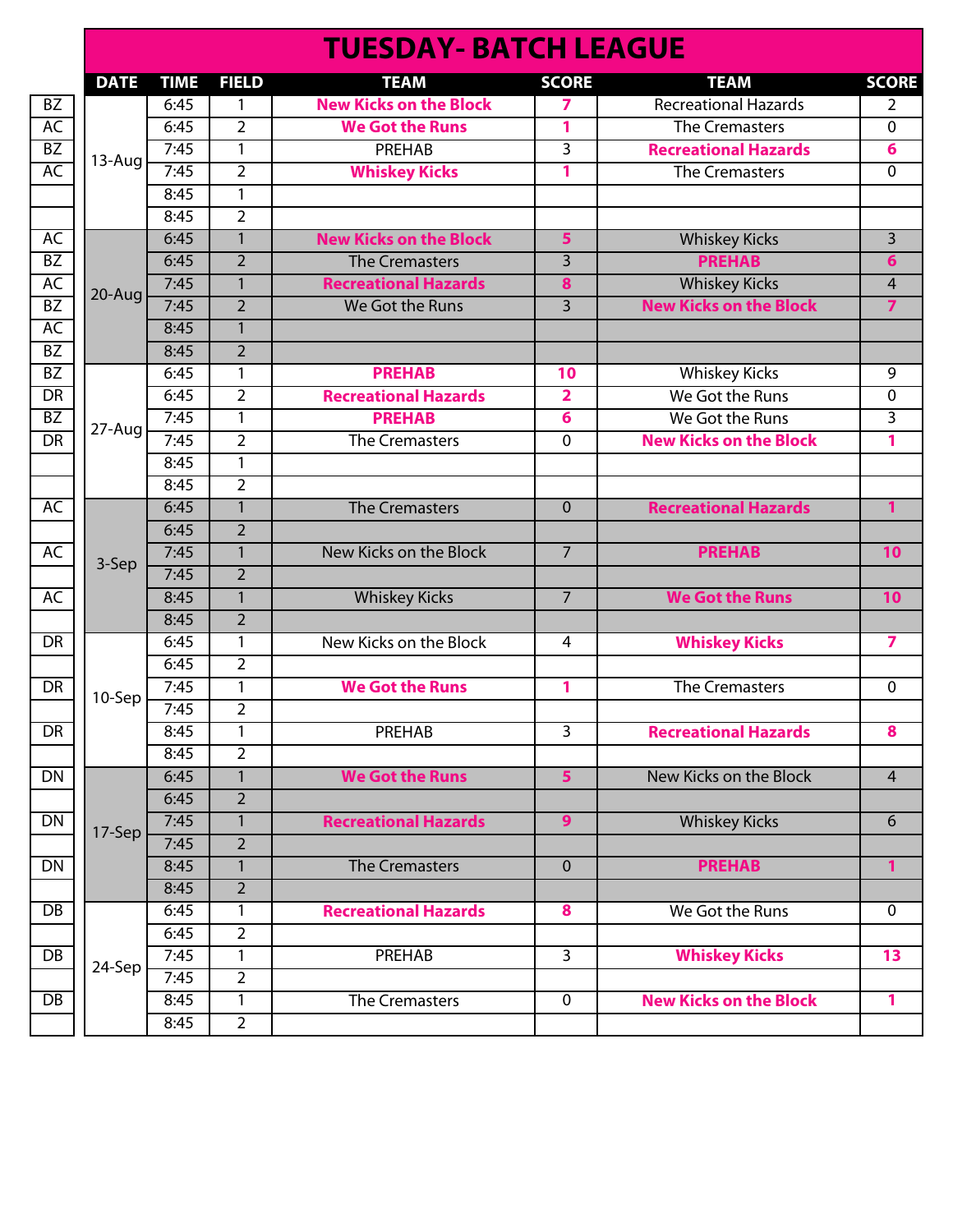# **WEDNESDAY- BEER LEAGUE**

|                 | <b>DATE</b> | <b>TIME</b> | <b>FIELD</b>   | <b>TEAM</b>                                                                                                                                                                                                                                                                                                                              | <b>SCORE</b>            | <b>TEAM</b>                     | <b>SCORE</b>            |
|-----------------|-------------|-------------|----------------|------------------------------------------------------------------------------------------------------------------------------------------------------------------------------------------------------------------------------------------------------------------------------------------------------------------------------------------|-------------------------|---------------------------------|-------------------------|
| <b>DN</b>       |             | 6:45        | 1              | <b>AlcoBallics Anonymous</b>                                                                                                                                                                                                                                                                                                             | 16                      | Not in the Face                 | 6                       |
| BZ              |             | 6:45        | $\overline{2}$ | <b>Kickelob Ultra</b>                                                                                                                                                                                                                                                                                                                    | 10                      | <b>Ball About the Benjamins</b> | $\overline{13}$         |
| DN              |             | 7:45        | $\mathbf{1}$   | <b>Fresh Prince of Ball Air</b>                                                                                                                                                                                                                                                                                                          |                         | Low Expectations                | $\overline{4}$          |
| BZ              | 14-Aug      | 7:45        | $\overline{2}$ | <b>Knock Your Socks Off</b>                                                                                                                                                                                                                                                                                                              |                         | <b>Pitch, Please!</b>           | $\overline{\mathbf{z}}$ |
| $\overline{BZ}$ |             | 8:45        | 1              | <b>Slim Kickins</b>                                                                                                                                                                                                                                                                                                                      | $\overline{2}$          | <b>Knock Your Socks Off</b>     | 7                       |
| DN              |             | 8:45        | $\overline{2}$ | C <sub>3</sub> Mafia                                                                                                                                                                                                                                                                                                                     | $\overline{5}$          | <b>Kick Brawlers</b>            | $\overline{\mathbf{7}}$ |
| DN              |             | 6:45        | $\overline{1}$ | <b>Knock Your Socks Off</b>                                                                                                                                                                                                                                                                                                              | $\overline{0}$          | <b>C3 Mafia</b>                 | 1                       |
| $\overline{DB}$ |             | 6:45        | $\overline{2}$ | <b>Slim Kickins</b>                                                                                                                                                                                                                                                                                                                      | $\overline{3}$          | <b>Low Expectations</b>         | $6\phantom{1}6$         |
| DN              |             | 7:45        | 1              | <b>AlcoBallics Anonymous</b>                                                                                                                                                                                                                                                                                                             | $\overline{7}$          | <b>Ball About the Benjamins</b> | $\overline{5}$          |
| $\overline{DB}$ | 9-Oct       | 7:45        | $\overline{2}$ |                                                                                                                                                                                                                                                                                                                                          | 6                       | <b>Pitch, Please!</b>           | 16                      |
| DN              |             | 8:45        | $\mathbf{1}$   | Not in the Face                                                                                                                                                                                                                                                                                                                          | $\overline{4}$          | <b>Kick Brawlers</b>            | $\overline{7}$          |
| DB              |             | 8:45        | $\overline{2}$ |                                                                                                                                                                                                                                                                                                                                          | 9                       | <b>Fresh Prince of Ball Air</b> | $\pmb{0}$               |
|                 |             | 6:45        | $\mathbf{1}$   |                                                                                                                                                                                                                                                                                                                                          | 1                       | Knock Your Socks Off            | $\overline{0}$          |
| DR              |             | 6:45        | $\overline{2}$ | <b>Ball About the Benjamins</b>                                                                                                                                                                                                                                                                                                          | $\overline{12}$         | <b>Kick Brawlers</b>            | $\overline{2}$          |
| <b>AC</b>       |             | 7:45        | $\mathbf{1}$   |                                                                                                                                                                                                                                                                                                                                          | $\overline{\mathbf{8}}$ | <b>AlcoBallics Anonymous</b>    | $\overline{4}$          |
| <b>DR</b>       | $28 - Aug$  | 7:45        | $\overline{2}$ | Not in the Face                                                                                                                                                                                                                                                                                                                          | $\overline{8}$          | <b>Slim Kickins</b>             | 9                       |
| AC              |             | 8:45        | 1              | C <sub>3</sub> Mafia                                                                                                                                                                                                                                                                                                                     | $\overline{3}$          | <b>Fresh Prince of Ball Air</b> | 4                       |
| DR              |             | 8:45        | $\overline{2}$ | Kickelob Ultra                                                                                                                                                                                                                                                                                                                           | $\mathbf{1}$            | <b>Low Expectations</b>         | $\overline{\mathbf{2}}$ |
| BZ              |             | 6:45        | $\overline{1}$ | <b>C3 Mafia</b>                                                                                                                                                                                                                                                                                                                          | 18                      | Not in the Face                 | 13                      |
| $\overline{DB}$ |             | 6:45        | $\overline{2}$ | <b>AlcoBallics Anonymous</b>                                                                                                                                                                                                                                                                                                             | $6\phantom{a}$          | <b>Low Expectations</b>         | $\overline{2}$          |
| BZ              |             | 7:45        | $\mathbf{1}$   | <b>Knock Your Socks Off</b>                                                                                                                                                                                                                                                                                                              | $\mathbf 0$             | <b>Ball About the Benjamins</b> | 1                       |
| DB              | 4-Sep       | 7:45        | $\overline{2}$ | <b>Kick Brawlers</b>                                                                                                                                                                                                                                                                                                                     | $\mathbf{1}$            | <b>Kickelob Ultra</b>           | 4                       |
| BZ              |             | 8:45        | $\mathbf{1}$   | <b>Pitch, Please!</b>                                                                                                                                                                                                                                                                                                                    | $6\phantom{1}6$         | <b>Kick Brawlers</b>            | $\overline{5}$          |
| $\overline{DB}$ |             | 8:45        | $\overline{2}$ | <b>Slim Kickins</b>                                                                                                                                                                                                                                                                                                                      | $\mathbf 0$             | <b>Fresh Prince of Ball Air</b> | $\overline{9}$          |
| AC              |             | 6:45        | $\mathbf{1}$   | <b>Pitch, Please!</b>                                                                                                                                                                                                                                                                                                                    | 12                      | <b>Slim Kickins</b>             | $\overline{6}$          |
| DN              |             | 6:45        | $\overline{2}$ | <b>Kick Brawlers</b>                                                                                                                                                                                                                                                                                                                     | 5                       | <b>Fresh Prince of Ball Air</b> | 8                       |
| AC              |             | 7:45        | $\overline{1}$ | <b>Knock Your Socks Off</b>                                                                                                                                                                                                                                                                                                              | $\overline{3}$          | <b>Not in the Face</b>          | $6\overline{6}$         |
| DN              | 11-Sep      | 7:45        | $\overline{2}$ | <b>Fresh Prince of Ball Air</b>                                                                                                                                                                                                                                                                                                          | 8                       | Kickelob Ultra                  | $6\overline{6}$         |
| AC              |             | 8:45        | 1              | Low Expectations                                                                                                                                                                                                                                                                                                                         | $\overline{2}$          | <b>Ball About the Benjamins</b> | $6\phantom{1}6$         |
| DN              |             | 8:45        | $\overline{2}$ | C <sub>3</sub> Mafia                                                                                                                                                                                                                                                                                                                     | $\overline{3}$          | <b>Kickelob Ultra</b>           | $\overline{9}$          |
| TB              |             | 6:45        | $\mathbf{1}$   | <b>Kick Brawlers</b>                                                                                                                                                                                                                                                                                                                     | $\overline{1}$          | <b>AlcoBallics Anonymous</b>    | $\overline{9}$          |
| $\overline{DB}$ |             | 6:45        | $\overline{2}$ | <b>Kickelob Ultra</b>                                                                                                                                                                                                                                                                                                                    | 5                       | <b>Knock Your Socks Off</b>     | $\overline{2}$          |
| $\overline{TB}$ |             | 7:45        | 1              | <b>Fresh Prince of Ball Air</b>                                                                                                                                                                                                                                                                                                          | $\overline{\mathbf{4}}$ | <b>AlcoBallics Anonymous</b>    | $\overline{2}$          |
| DB              | 18-Sep      | 7:45        | $\overline{2}$ | C <sub>3</sub> Mafia                                                                                                                                                                                                                                                                                                                     | $6\phantom{1}$          | <b>Slim Kickins</b>             | 8                       |
| TB              |             | 8:45        | $\mathbf{1}$   | <b>Low Expectations</b>                                                                                                                                                                                                                                                                                                                  | $\overline{5}$          | <b>Not in the Face</b>          | 13                      |
| DB              |             | 8:45        | $\overline{2}$ | <b>Ball About the Benjamins</b>                                                                                                                                                                                                                                                                                                          | $\mathbf{1}$            | <b>Pitch, Please!</b>           | 4                       |
| AC              |             | 6:45        | 1              | <b>Fresh Prince of Ball Air</b>                                                                                                                                                                                                                                                                                                          | 6                       | <b>Ball About the Benjamins</b> | 12                      |
| DN              |             | 6:45        | $\overline{2}$ | Not in the Face                                                                                                                                                                                                                                                                                                                          | 1                       | <b>Pitch, Please!</b>           | 13                      |
| AC              | 25-Sep      | 7:45        | 1              | <b>Ball About the Benjamins</b>                                                                                                                                                                                                                                                                                                          | $\overline{\mathbf{8}}$ | C <sub>3</sub> Mafia            | $\overline{3}$          |
| <b>DN</b>       |             | 7:45        | $\overline{2}$ | Not in the Face                                                                                                                                                                                                                                                                                                                          | $\overline{4}$          | <b>Kickelob Ultra</b>           | 11                      |
|                 |             | 8:45        | 1              |                                                                                                                                                                                                                                                                                                                                          |                         |                                 |                         |
|                 |             | 8:45        | $\overline{2}$ |                                                                                                                                                                                                                                                                                                                                          |                         |                                 |                         |
| AC              |             | 6:45        | $\mathbf{1}$   | $\overline{5}$<br>$\overline{2}$<br><b>Low Expectations</b><br><b>Pitch, Please!</b><br><b>AlcoBallics Anonymous</b><br><b>Pitch, Please!</b><br><b>Kickelob Ultra</b><br>10<br><b>Low Expectations</b><br>$\overline{2}$<br>$6\phantom{a}$<br><b>Slim Kickins</b><br>$\overline{9}$<br>1<br>$\overline{2}$<br><b>Kick Brawlers</b><br>1 | <b>Slim Kickins</b>     | 9                               |                         |
| <b>DN</b>       |             | 6:45        |                |                                                                                                                                                                                                                                                                                                                                          |                         | C <sub>3</sub> Mafia            | $\overline{0}$          |
| AC              | $2$ -Oct    | 7:45        |                |                                                                                                                                                                                                                                                                                                                                          |                         | <b>AlcoBallics Anonymous</b>    | $\overline{4}$          |
| <b>DN</b>       |             | 7:45        |                |                                                                                                                                                                                                                                                                                                                                          |                         | <b>Knock Your Socks Off</b>     | $\mathbf 0$             |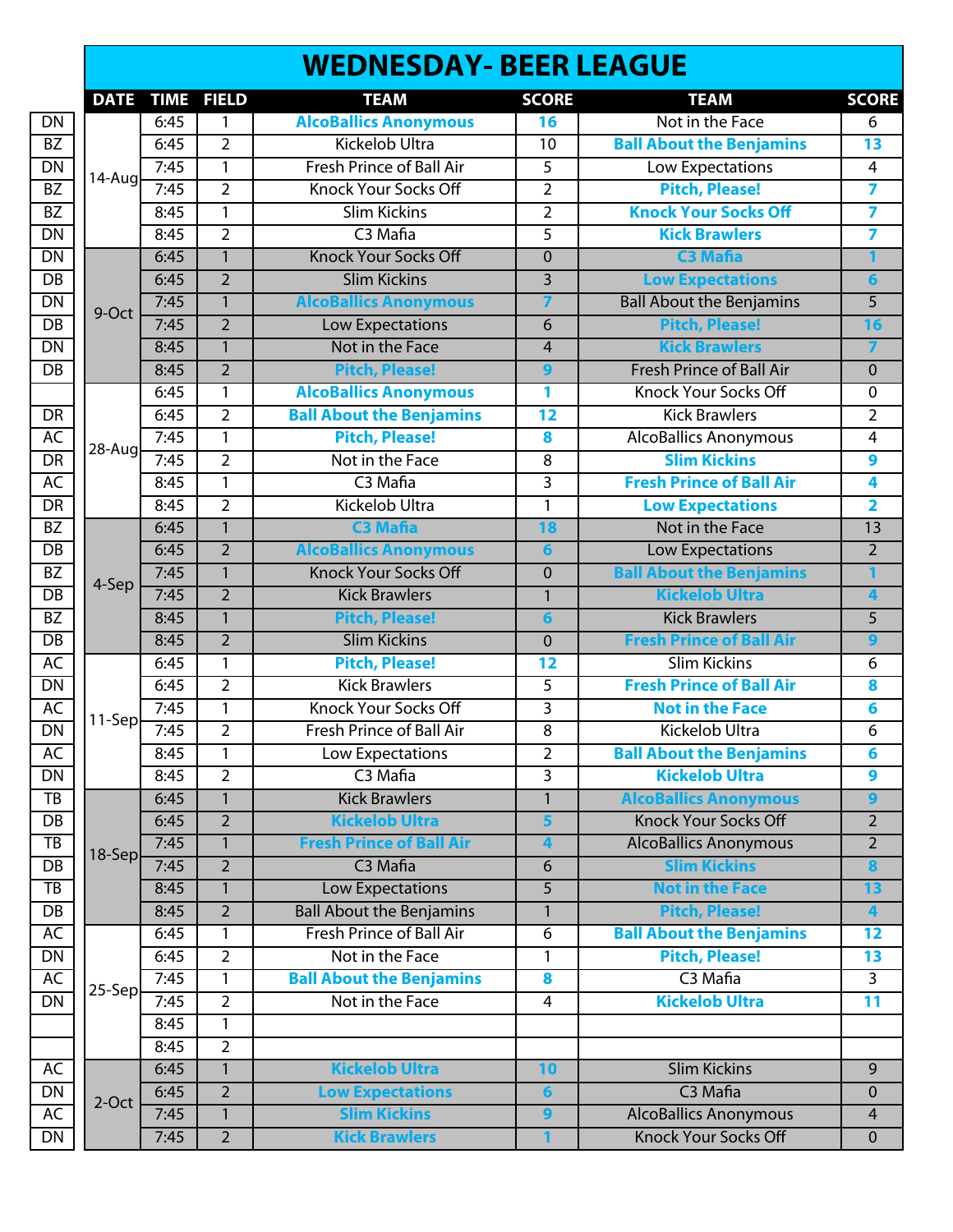|                 |             |             |                | <b>THURSDAY- COMPANY LEAGUE</b> |                         |                            |                         |
|-----------------|-------------|-------------|----------------|---------------------------------|-------------------------|----------------------------|-------------------------|
|                 | <b>DATE</b> | <b>TIME</b> | <b>FIELD</b>   | <b>TEAM</b>                     | <b>SCORE</b>            | <b>TEAM</b>                | <b>SCORE</b>            |
| $\overline{DN}$ |             | 6:45        | 1              | Salem One                       | 1                       | <b>Freeballers</b>         | 12                      |
| BZ              |             | 6:45        | $\overline{2}$ | <b>Balls, Balls, Balls</b>      | $\overline{7}$          | <b>4th Base</b>            | $\overline{13}$         |
| $\overline{DN}$ |             | 7:45        | 1              | <b>Faces Loaded</b>             | $\mathbf 0$             | <b>Balls, Balls, Balls</b> | 12                      |
| BZ              | $15-Aug$    | 7:45        | $\overline{2}$ | 4th Base                        | 1                       | <b>Kick'n Hez-Ballz</b>    | 3                       |
| $\overline{DN}$ |             | 8:45        | 1              | <b>Schweddy Balls</b>           | 5                       | <b>Sweet Butt Psycho</b>   | 6                       |
| $\overline{BZ}$ |             | 8:45        | $\overline{2}$ | <b>NGIC</b>                     | $\overline{\mathbf{3}}$ | <b>Kick'n Hez-Ballz</b>    | 8                       |
| AC              |             | 6:45        | $\mathbf{1}$   | <b>Freeballers</b>              | $\overline{4}$          | <b>Schweddy Balls</b>      | $\overline{2}$          |
| $\overline{BZ}$ |             | 6:45        | $\overline{2}$ | Kick'n Hez-Ballz                | 6                       | <b>Faces Loaded</b>        | 5                       |
| AC              |             | 7:45        | $\overline{1}$ | <b>Balls, Balls, Balls</b>      |                         | Salem One                  | $\overline{0}$          |
| $\overline{BZ}$ | 3-Oct       | 7:45        | $\overline{2}$ | Freeballers                     | 3                       | <b>Faces Loaded</b>        | 6                       |
| AC              |             | 8:45        | $\mathbf{1}$   | <b>Sweet Butt Psycho</b>        |                         | Salem One                  | $\mathbf 0$             |
| $\overline{BZ}$ |             | 8:45        | $\overline{2}$ | <b>NGIC</b>                     |                         | 4th Base                   | 4                       |
| $\overline{DN}$ |             | 6:45        | 1              | <b>NGIC</b>                     | 1                       | Salem One                  | 0                       |
| BZ              |             | 6:45        | $\overline{2}$ | <b>Kick'n Hez-Ballz</b>         | $\overline{12}$         | Sweet Butt Psycho          | 1                       |
| $\overline{DN}$ | 29-Aug      | 7:45        | 1              | <b>4th Base</b>                 | 16                      | <b>Schweddy Balls</b>      | $\overline{\mathbf{3}}$ |
| $\overline{BZ}$ |             | 7:45        | $\overline{2}$ | <b>Sweet Butt Psycho</b>        | 1                       | <b>NGIC</b>                | 16                      |
| $\overline{DN}$ |             | 8:45        | $\mathbf{1}$   | <b>Faces Loaded</b>             | $\mathbf 0$             | <b>4th Base</b>            | 1                       |
| $\overline{BZ}$ |             | 8:45        | $\overline{2}$ | <b>Balls, Balls, Balls</b>      | 4                       | Freeballers                | $\overline{3}$          |
| $\overline{DN}$ |             | 6:45        | $\overline{1}$ | Salem One                       | $\overline{0}$          | <b>4th Base</b>            | $\overline{16}$         |
| $\overline{DB}$ |             | 6:45        | $\overline{2}$ | <b>Schweddy Balls</b>           | $\overline{2}$          | <b>Balls, Balls, Balls</b> | 12                      |
| $\overline{DN}$ | 5-Sep       | 7:45        | $\mathbf{1}$   | <b>Balls, Balls, Balls</b>      | $\overline{2}$          | Kick'n Hez-Ballz           |                         |
| $\overline{DB}$ |             | 7:45        | $\overline{2}$ | <b>Schweddy Balls</b>           | 6                       | <b>Faces Loaded</b>        | $\overline{5}$          |
| $\overline{DN}$ |             | 8:45        | $\mathbf{1}$   | <b>Freeballers</b>              |                         | Sweet Butt Psycho          | $\mathbf{1}$            |
| $\overline{DB}$ |             | 8:45        | $\overline{2}$ | <b>Faces Loaded</b>             | $\mathbf 0$             | <b>NGIC</b>                | 12                      |
| BZ              |             | 6:45        | 1              | <b>NGIC</b>                     | 4                       | <b>Balls, Balls, Balls</b> | 7                       |
| $\overline{DB}$ |             | 6:45        | $\overline{2}$ | <b>4th Base</b>                 | 14                      | Sweet Butt Psycho          | 11                      |
| $\overline{BZ}$ | 12-Sep      | 7:45        | $\mathbf{1}$   | <b>Freeballers</b>              | 4                       | <b>NGIC</b>                | 1                       |
| $\overline{DB}$ |             | 7:45        | $\overline{2}$ | <b>Kick'n Hez-Ballz</b>         | 9                       | <b>Schweddy Balls</b>      | 0                       |
| BZ              |             | 8:45        | 1              | <b>Faces Loaded</b>             | 11                      | Salem One                  | 0                       |
| $\overline{DB}$ |             | 8:45        | $\overline{2}$ | <b>Kick'n Hez-Ballz</b>         | 6                       | <b>Freeballers</b>         | 1                       |
| DR              |             | 6:45        | $\mathbf{1}$   | <b>Sweet Butt Psycho</b>        | $6\phantom{a}$          | <b>Faces Loaded</b>        | 5                       |
|                 |             | 6:45        | $\overline{2}$ |                                 |                         |                            |                         |
| $\overline{DR}$ | 19-Sep      | 7:45        | 1              | <b>Schweddy Balls</b>           | 5                       | <b>NGIC</b>                | 12                      |
|                 |             | 7:45        | $\overline{2}$ |                                 |                         |                            |                         |
| $\overline{DR}$ |             | 8:45        | $\mathbf{1}$   | Salem One                       | $\overline{2}$          | <b>Kick'n Hez-Ballz</b>    | 9                       |
|                 |             | 8:45        | $\overline{2}$ |                                 |                         |                            |                         |
| $\overline{DR}$ |             | 6:45        | 1              | Salem One                       | $\overline{2}$          | <b>Schweddy Balls</b>      | 12                      |
|                 | $26$ -Sep   | 6:45        | $\overline{2}$ |                                 |                         |                            |                         |
| DR              |             | 7:45        | 1              | <b>4th Base</b>                 | 11                      | Freeballers                | $\overline{7}$          |
|                 |             |             |                |                                 |                         |                            |                         |
| DR              | 3-Oct       | 7:45        | $\mathbf{1}$   | Sweet Butt Psycho               | $\overline{3}$          | <b>Balls, Balls, Balls</b> | 4                       |
|                 |             |             |                |                                 |                         |                            |                         |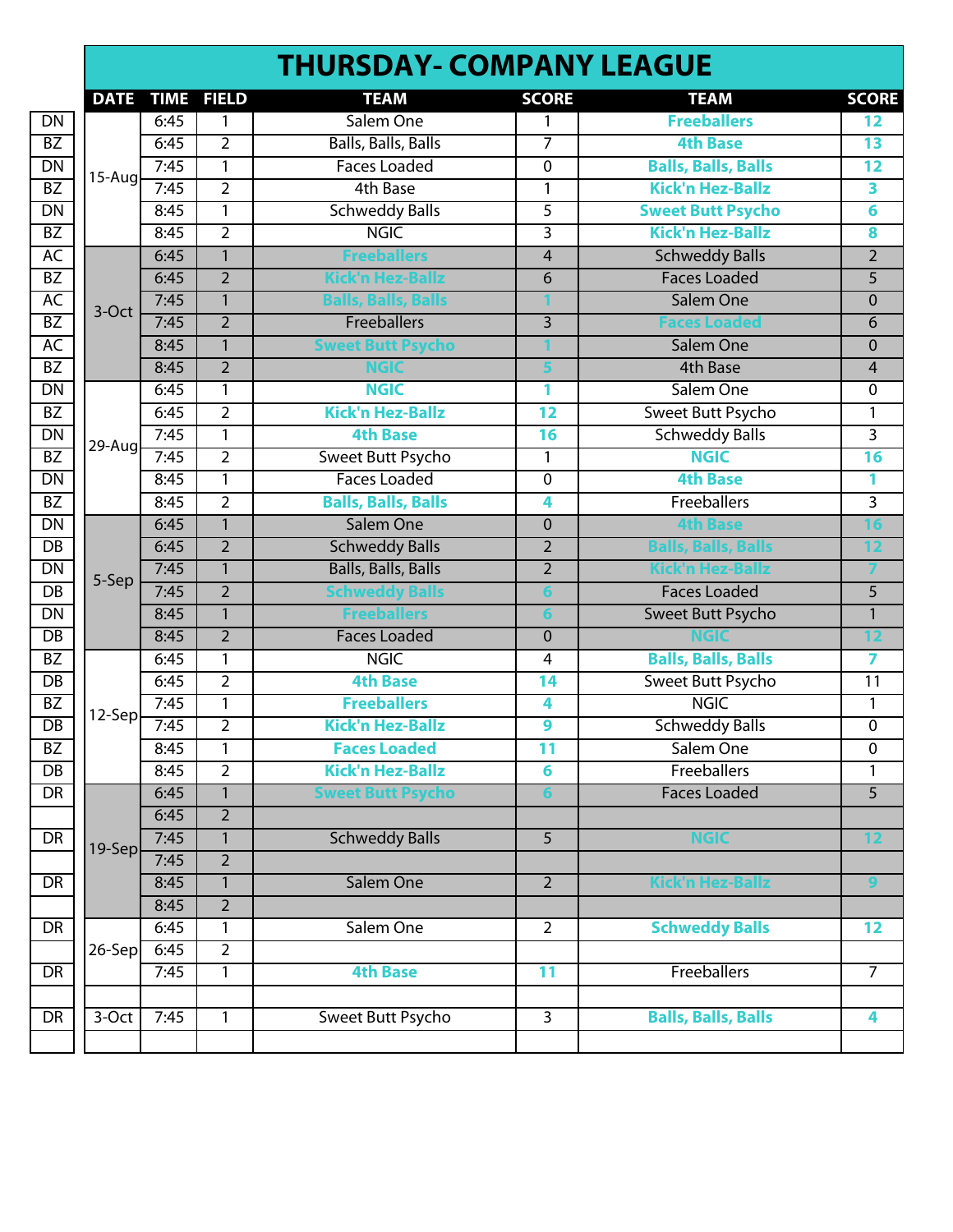|                              | <b>Playoff Rankings</b>                    |                         |                  |             |                |
|------------------------------|--------------------------------------------|-------------------------|------------------|-------------|----------------|
|                              | TOP 7 SEEDS WILL BE DIVISION WINNERS       |                         |                  |             |                |
|                              | <b>SEED AS OF:</b><br><b>Team</b>          | W                       | L                | т           | PCT.           |
|                              | $(+/-)$                                    |                         |                  |             |                |
| 1<br>$\overline{\mathbf{2}}$ | Pitch, Please!<br>Kick'n Hez-Ballz         | 8<br>8                  | $\mathbf 0$<br>0 | 0<br>0      | 1.000<br>1.000 |
|                              |                                            |                         |                  |             | 1.000          |
| 3<br>4                       | Just 1 More<br><b>Recreational Hazards</b> | 8<br>$\overline{7}$     | $\mathbf 0$<br>1 | 0<br>0      | 0.875          |
| 5                            | Sons of Pitches                            | $\overline{7}$          | 1                | 0           | 0.875          |
| 6                            | <b>Jugg Heads</b>                          | 7                       | 1                | 0           | 0.875          |
| $\overline{\mathbf{z}}$      | <b>Ball About the Benjamins</b>            | 6                       | $\overline{2}$   | $\Omega$    | 0.750          |
|                              |                                            |                         |                  |             |                |
| 8                            | Cray Cray                                  | 7                       | 1                | 0           | 0.875          |
| 9                            | Fresh Prince of Ball Air                   | 6                       | $\overline{2}$   | $\mathbf 0$ | 0.750          |
| 10                           | 4th Base                                   | 6                       | 2                | 0           | 0.750          |
| 11                           | Balls, Balls, Balls                        | 6                       | $\overline{2}$   | 0           | 0.750          |
| 12                           | <b>NGIC</b>                                | 5                       | 3                | $\mathbf 0$ | 0.625          |
| 13                           | <b>PREHAB</b>                              | 5                       | 3                | 0           | 0.625          |
| 14                           | New Kicks on the Block                     | 5                       | 3                | 0           | 0.625          |
| 15                           | Pitches be Crazy                           | 5                       | 3                | 0           | 0.625          |
| 16                           | Kickelob Ultra                             | 5                       | 3                | 0           | 0.625          |
| 17                           | Drunk & Looking to Score                   | 5                       | 3                | 0           | 0.625          |
| 18                           | <b>Brews on First</b>                      | 5                       | 3                | $\mathbf 0$ | 0.625          |
| 19                           | <b>AlcoBallics Anonymous</b>               | 5                       | 3                | 0           | 0.625          |
| 20                           | Freeballers                                | $\pmb{4}$               | 4                | 0           | 0.500          |
| 21                           | We Got the Runs                            | 4                       | 4                | 0           | 0.500          |
| 22                           | <b>Whiskey Kicks</b>                       | $\overline{3}$          | 5                | 0           | 0.375          |
| 23                           | <b>Kicking Grass</b>                       | 3                       | 5                | 0           | 0.375          |
| 24                           | Low Expectations                           | $\overline{\mathbf{3}}$ | 5                | $\mathbf 0$ | 0.375          |
| 25                           | <b>Kick Brawlers</b>                       | 3                       | 5                | 0           | 0.375          |
| 26                           | Sweet Butt Psycho                          | 3                       | 5                | 0           | 0.375          |
| 27                           | <b>Slim Kickins</b>                        | $\overline{3}$          | 5                | $\Omega$    | 0.375          |
| 28                           | C3 Mafia                                   | $\overline{2}$          | 6                | 0           | 0.250          |
| 29                           | Not in the Face                            | $\overline{2}$          | 6                | 0           | 0.250          |
| 30                           | <b>Schweddy Balls</b>                      | $\overline{2}$          | 6                | 0           | 0.250          |
| 31                           | <b>Faces Loaded</b>                        | $\mathbf 2$             | 6                | 0           | 0.250          |
| 32                           | Knock Your Socks Off                       | $\mathbf{1}$            | $\overline{7}$   | $\mathbf 0$ | 0.125          |
| 33                           | Alma Balls                                 | $\mathbf{1}$            | 7                | 0           | 0.125          |
| 34                           | Netkicks and Chill                         | 0                       | 8                | 0           | 0.000          |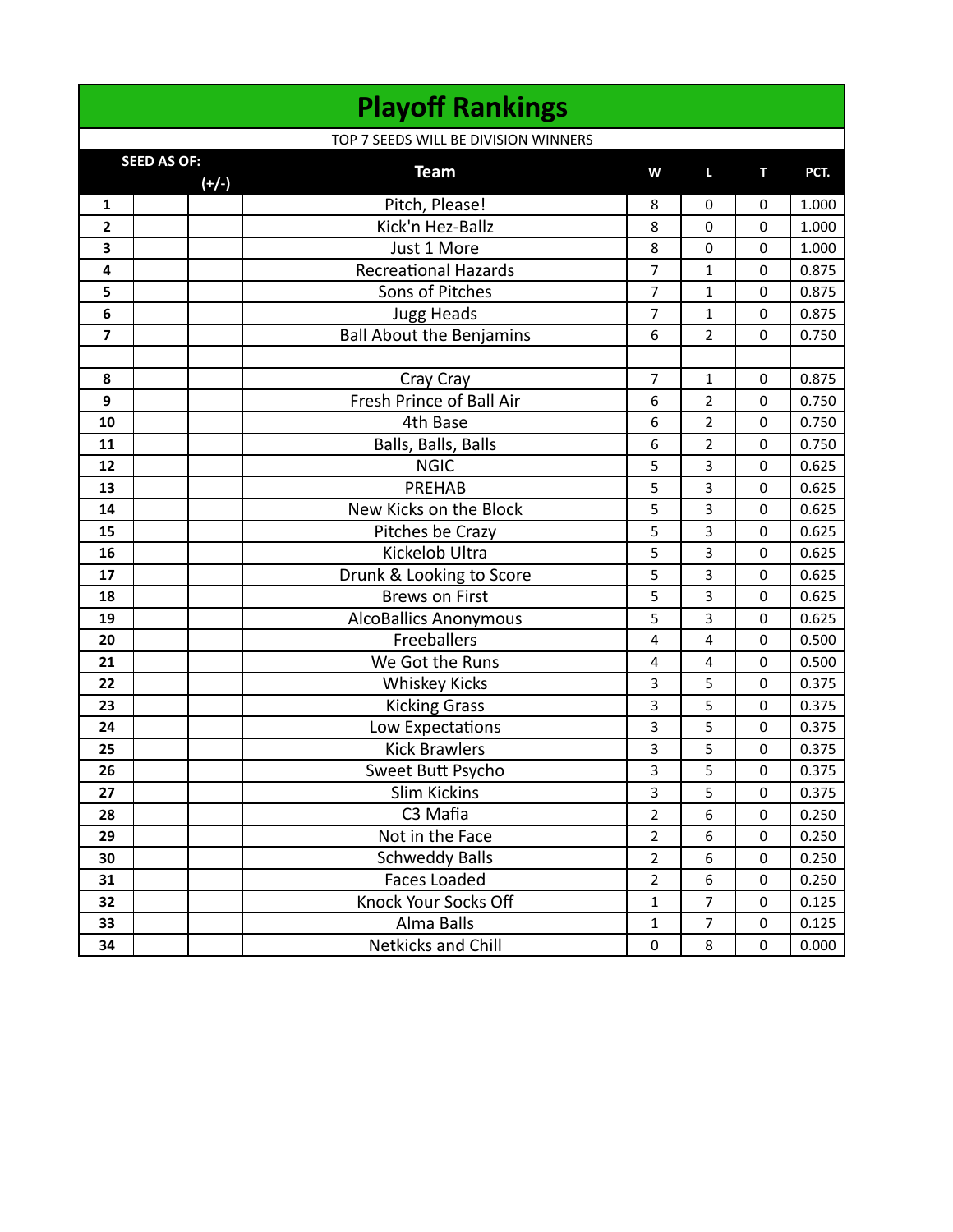|           |           |                 |                | <b>Playoff Schedule</b>     |                         |                                  |                |
|-----------|-----------|-----------------|----------------|-----------------------------|-------------------------|----------------------------------|----------------|
|           |           | DATE TIME FIELD |                | <b>TEAM</b>                 | <b>SCORE</b>            | <b>TEAM</b>                      | <b>SCORE</b>   |
| AC        |           | 6:45            | 1              | #15 Pitches be Crazy        | 3                       | #18 Brews on First               | 6              |
| <b>BZ</b> |           | 6:45            | $\overline{2}$ | #6 Jugg Heads               | 14                      | #27 Slim Kickins                 | $\mathbf{1}$   |
| AC        |           | 7:45            | $\mathbf{1}$   | #8 Cray Cray                | 4                       | <b>#25 Kick Brawlers</b>         | 5              |
| <b>BZ</b> | 14-Oct    | 7:45            | $\overline{2}$ | #5 Sons of Pitches          | 10                      | #28 C3 Mafia                     | $\mathbf{1}$   |
|           |           | 8:45            | $\mathbf{1}$   |                             |                         |                                  |                |
|           |           | 8:45            | $\overline{2}$ |                             |                         |                                  |                |
| <b>BZ</b> |           | 6:45            | $\mathbf{1}$   | #13 PREHAB                  | $\overline{2}$          | #20 Freeballers                  | 14             |
| DN        |           | 6:45            | $\overline{2}$ | #14 New Kicks on the Block  | $\mathbf{1}$            | #19 AlcoBallics Anonymous        | 5              |
| <b>BZ</b> |           | 7:45            | $\mathbf{1}$   | #4 Recreational Hazards     | 5                       | #29 Not in the Face              | 3              |
| DN        | $15$ -Oct | 7:45            | $\overline{2}$ | #3 Just 1 More              | 6                       | #30 Schweddy Balls               | $\mathbf{1}$   |
| <b>BZ</b> |           | 8:45            | $\mathbf{1}$   | <b>Recreational Hazards</b> | 5                       | <b>Freeballers</b>               | $\sqrt{4}$     |
| <b>DN</b> |           | 8:45            | $\overline{2}$ | <b>Just 1 More</b>          | $\mathbf{1}$            | <b>AlcoBallics Anonymous</b>     | $\mathbf 0$    |
| AC        |           | 6:45            | $\mathbf{1}$   | #32 Knock Your Socks Off    | 13                      | #33 Alma Balls                   | $\mathbf{1}$   |
| DN        |           | 6:45            | $\overline{2}$ | #16 Kickelob Ultra          |                         | #17 Drunk & Looking to Score     |                |
| AC        |           | 7:45            | $\mathbf{1}$   | #1 Pitch, Please!           | 3                       | Knock Your Socks Off             | $\overline{2}$ |
| DN        | 16-Oct    | 7:45            | 2              | #7 Ball About the Benjamins |                         | #26 Sweet Butt Psycho            |                |
| AC        |           | 8:45            | $\mathbf{1}$   | <b>Pitch, Please!</b>       | 6                       | Drunk & Looking to Score         | 4              |
| DN        |           | 8:45            | $\overline{2}$ | #9 Fresh Prince of Ball Air |                         | <b>#24 Low Expectations</b>      |                |
| <b>DR</b> |           | 6:45            | $\mathbf{1}$   | #31 Faces Loaded            | 10                      | #34 Netkicks and Chill           | $\overline{2}$ |
| DB        |           | 6:45            | $\overline{2}$ | #12 NGIC                    | 6                       | #21 We Got the Runs              | $\mathbf{1}$   |
| DR        |           | 7:45            | $\mathbf{1}$   | #2 Kick'n Hez-Ballz         | 8                       | Faces Loaded/Netkicks and Chill  | $\pmb{0}$      |
| DB        | $17-Oct$  | 7:45            | $\overline{2}$ | #11 Balls, Balls, Balls     | 13                      | #22 Whiskey Kicks                | 3              |
| <b>DR</b> |           | 8:45            | $\mathbf{1}$   | #10 4th Base                | 0                       | #23 Kicking Grass                | 5              |
|           |           | 8:45            | $\overline{2}$ |                             |                         |                                  |                |
| AC        |           | 7:00            | $\overline{2}$ | #5 Sons of Pitches          | 5                       | <b>#12 NGIC</b>                  | 6              |
| AC        | $21$ -Oct | 8:00            | $\overline{2}$ | #6 Jugg Heads               | 3                       | #11 Ball, Balls, Balls           | $\mathbf{1}$   |
| DB        |           | 7:00            | $\overline{2}$ | #24 Low Expectations        | $\overline{2}$          | <b>#25 Kick Brawlers</b>         | 11             |
| DB        | $23$ -Oct | 8:00            | $\overline{2}$ | #1 Pitch, Please!           | 10                      | Low Expectations / Kick Brawlers | 3              |
| <b>DN</b> |           | 7:00            | 1              | #23 Kicking Grass           | 4                       | #26 Sweet Butt Psycho            | 3              |
| DR        |           | 7:00            | $\overline{2}$ | #2 Kick'n Hez-Ballz         | 10                      | #18 Brews on First               | $\mathbf 0$    |
| <b>DN</b> | 24-Oct    | 8:00            | $\mathbf{1}$   | <b>Kick'n Hez-Ballz</b>     | 10                      | <b>Kicking Grass</b>             | $\pmb{0}$      |
| DR        |           | 8:00            | $\overline{2}$ | #4 Recreational Hazards     | $\mathbf{1}$            | #12 NGIC                         | 7              |
| DN/BZ     |           | 6:45            | $\overline{2}$ | #1 Pitch, Please!           | $\mathbf 0$             | #12 NGIC                         | $\mathbf{1}$   |
| DN/BZ     | $28-Oct$  | 7:45            | $\overline{2}$ | #3 Just 1 More              | 3                       | #5 Jugg Heads                    | $\overline{2}$ |
| DN/BZ     |           | 8:45            | $\overline{2}$ | #2 Kick'n Hez-Ballz         | 8                       | Just 1 More                      | 5              |
|           |           |                 |                | #1 Pitch, Please!           | $\mathbf{1}$            | #3 Just 1 More                   | $\pmb{0}$      |
| DN/AC     | 7-Nov     | 7:30            | $\overline{2}$ | #2 Kick'n Hez-Ballz         | $\overline{\mathbf{2}}$ | #12 NGIC                         | $\mathbf{1}$   |
|           |           |                 |                |                             |                         |                                  |                |
|           |           |                 |                |                             |                         |                                  |                |
|           |           |                 |                |                             |                         |                                  |                |
|           |           |                 |                |                             |                         |                                  |                |
|           |           |                 |                |                             |                         |                                  |                |
|           |           |                 |                |                             |                         |                                  |                |